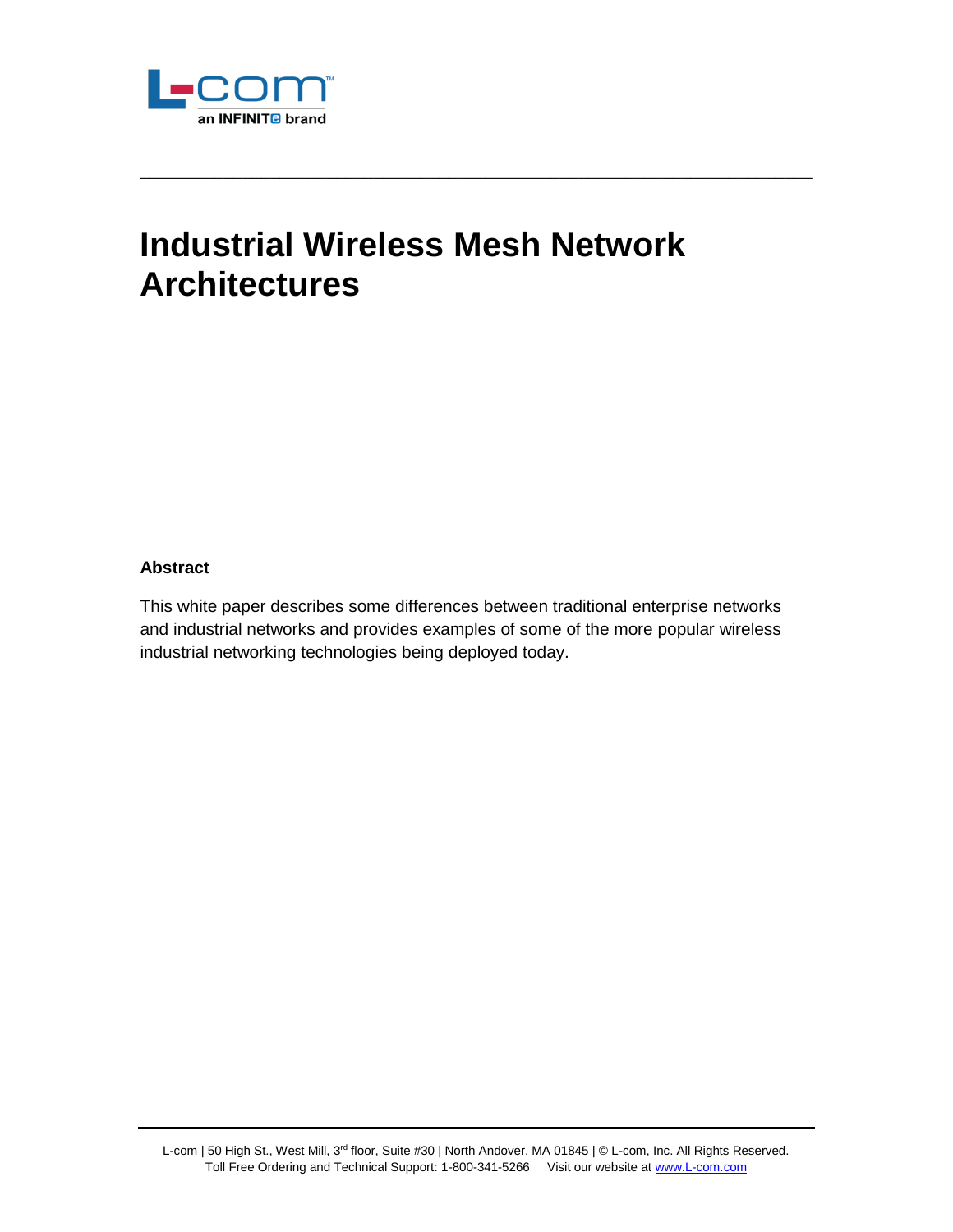

#### **Introduction**

Wireless communication eliminates the need for expensive cabling which has been traditionally used in commercial and industrial manufacturing and process networks. Today many small office, home office (SOHO) and enterprise networks employ wireless access either wholly or partially.

Commercial, Enterprise and SOHO networks differ from industrial networks in that a service interruption can be tolerated in most commercial networks but not in an industrial communications network. Many devices in an industrial network are communicating real time between themselves, controllers, or PLC's. Should communication be lost to any of these devices a whole manufacturing line can stop or an entire batch in a processing network can be made unusable wasting both time and money.

In order for wireless networking to bridge over to industrial applications it must be self healing, have high device MTBF, have high levels of redundancy, provide real time access and control and be scalable to add new devices as the network grows.

The next section of this white paper will highlight some of the more popular wireless industrial networking technologies being deployed today.

## **MESH**

A wireless mesh network provides both redundancy and self healing as each node in the mesh network is connected to at least one other node and uses intelligent routing to find other nodes in the network should its primary connection be disabled.

Mesh networks are ad-hoc networks in that nodes in the network forward data from other nodes. The determination of which nodes forward the data at a given time is made dynamically. This scheme provides link redundancy and ensures the data will reach its destination.

There are two basic types of mesh networks, partial mesh and full mesh. Partial mesh network nodes are only connected to certain nodes and not all the nodes in the mesh. In a full mesh network every node is connected to all the other nodes making a 100% mesh topology. Your specific application will determine whether a partial or full mesh network is required. See figure 1.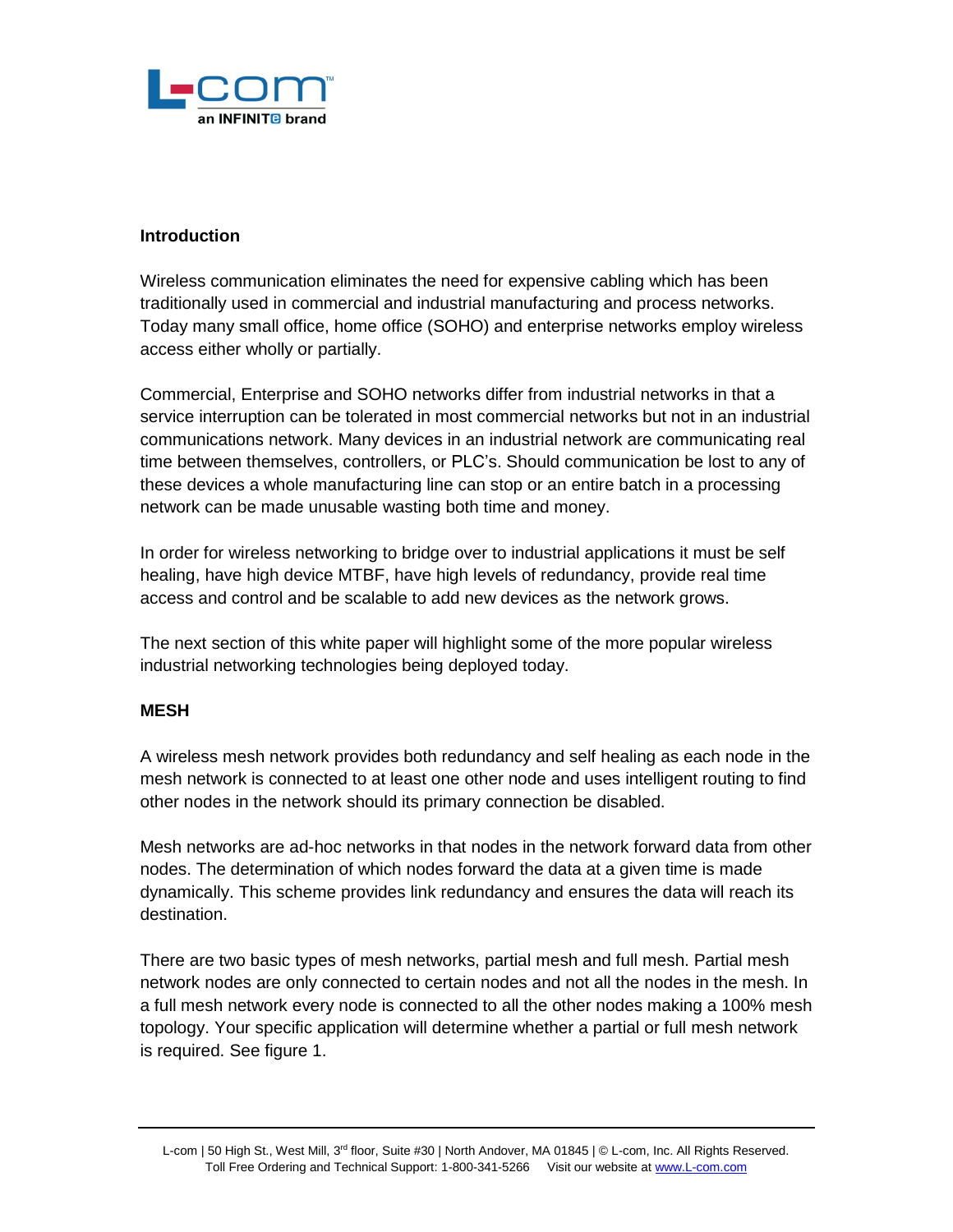

Fig.1



Many mesh networking products available today utilize IEEE 802.11a/b/g/n protocols in the 2.4 GHz and 5 GHz frequency bands. These mesh devices can utilize both proprietary and standards based dynamic routing protocols such as Open Shortest Path First (OSPF).

The IEEE is currently working on 802.11s which is a draft 802.11 amendment for mesh networking.

## **ZigBee**

ZigBee wireless networks are based on the IEEE 802.15.4 standard for wireless personal area networks (WPAN). First developed for home automation, ZigBee networks are now being used in building automation, process control, and industrial automation. ZigBee chips can be found on temperature, moisture, and vibration sensors, switches and controllers.

Characteristics of ZigBee devices include relatively low power consumption (sleep mode is enabled when the device is not in use), relatively short-range communication, selfhealing and redundancy capabilities, small data packet transfer (max 128 Bytes), and low cost. ZigBee networks utilize a mesh routing scheme where each ZigBee router relays data to adjoining routers in the network. This decentralized control provides great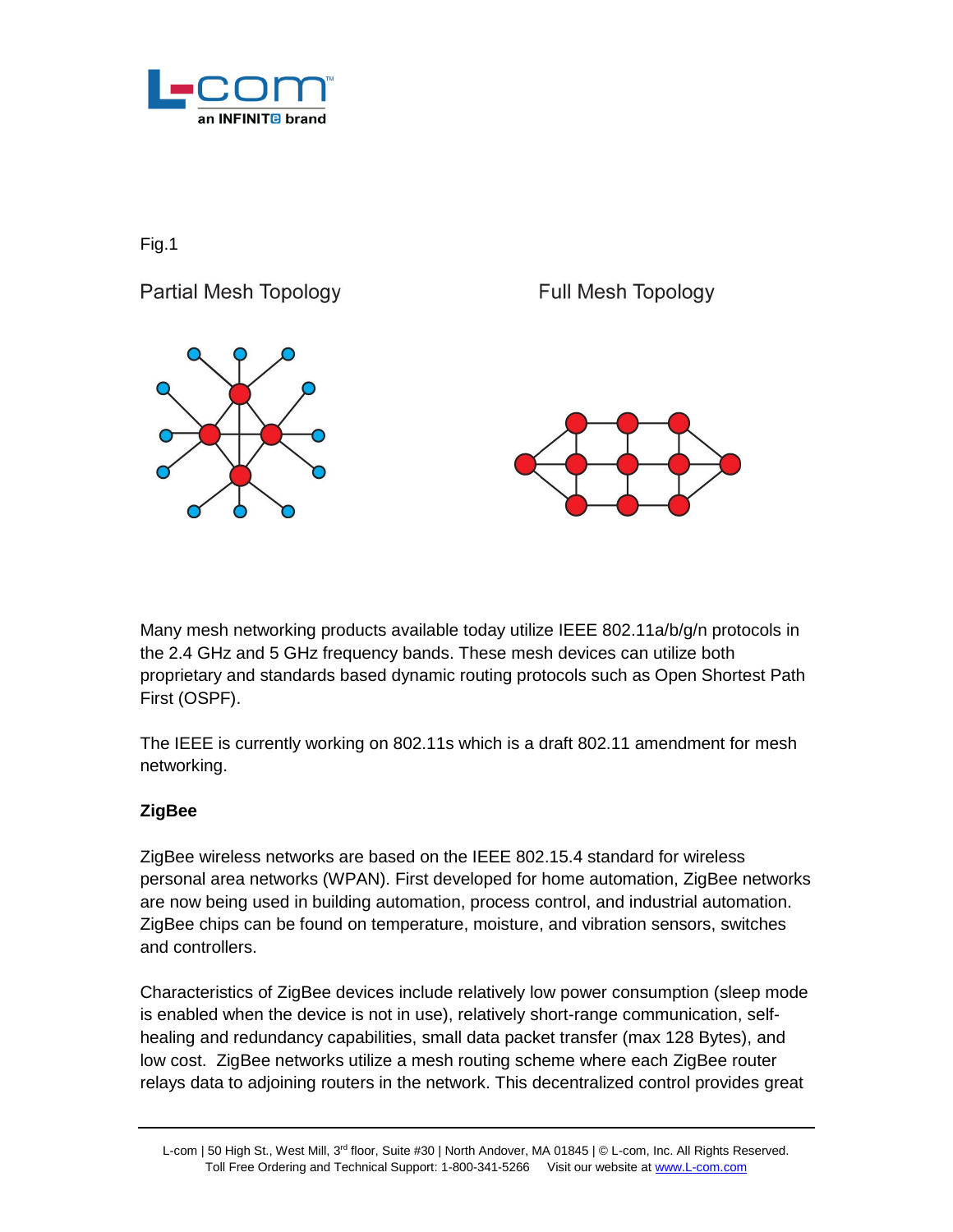

levels of redundancy. Should a device fail, the ZigBee router will find an alternative route to relay data keeping the network up. ZigBee networks are very scalable and support a network of up to 64,000 devices.

There are two classes of devices in a ZigBee network, a Full Function Device (FFD) and a Reduced Function Device (RFD).

A FFD can function in any network topology (star, mesh, cluster, peer to peer) and can communicate to any other device in the network. A ZigBee coordinator and router are FFD's.

The RFD can only be used in a star topology and talks only to the network coordinator (see Figure 2). A ZigBee wireless network requires at least one full function device to act as a network coordinator, but endpoint devices may be RFD's (which typically cost less than FFD's).

Fig. 2 ZigBee Star Network Topology



L-com | 50 High St., West Mill, 3<sup>rd</sup> floor, Suite #30 | North Andover, MA 01845 | © L-com, Inc. All Rights Reserved. Toll Free Ordering and Technical Support: 1-800-341-5266 Visit our website at [www.L-com.com](http://www.l-com.com/)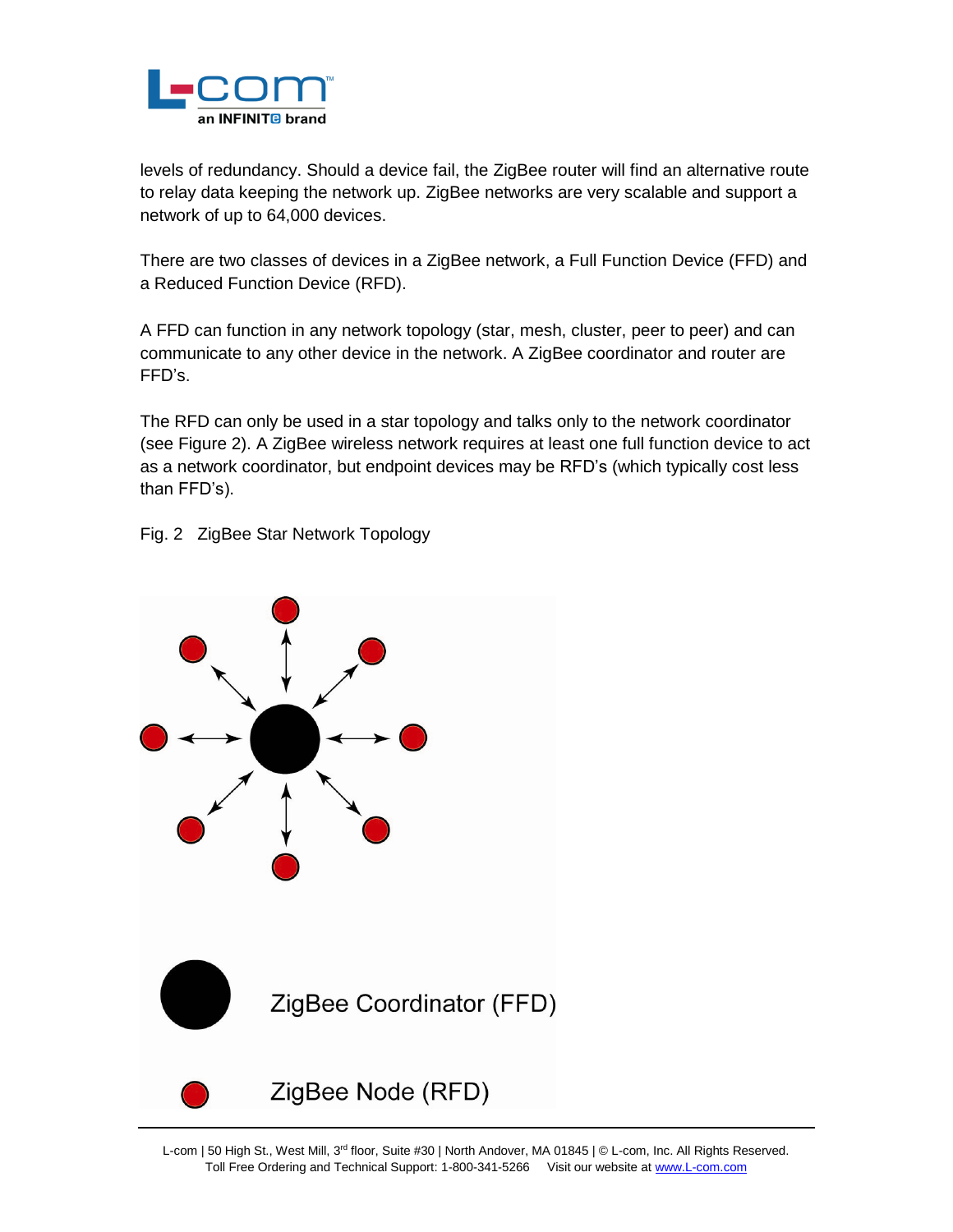

A ZigBee network is made up of network coordinator, network router, and the network nodes. The network coordinator set ups up the network, manages the network nodes, stores network node information, and routes messages between nodes. The ZigBee router provides data routing between the other routers and the coordinator. The nodes are the end points of the ZigBee network, these are devices such as sensors, actuators, meters, and controllers. See figure 3.

Fig. 3 ZigBee Cluster Network Architecture

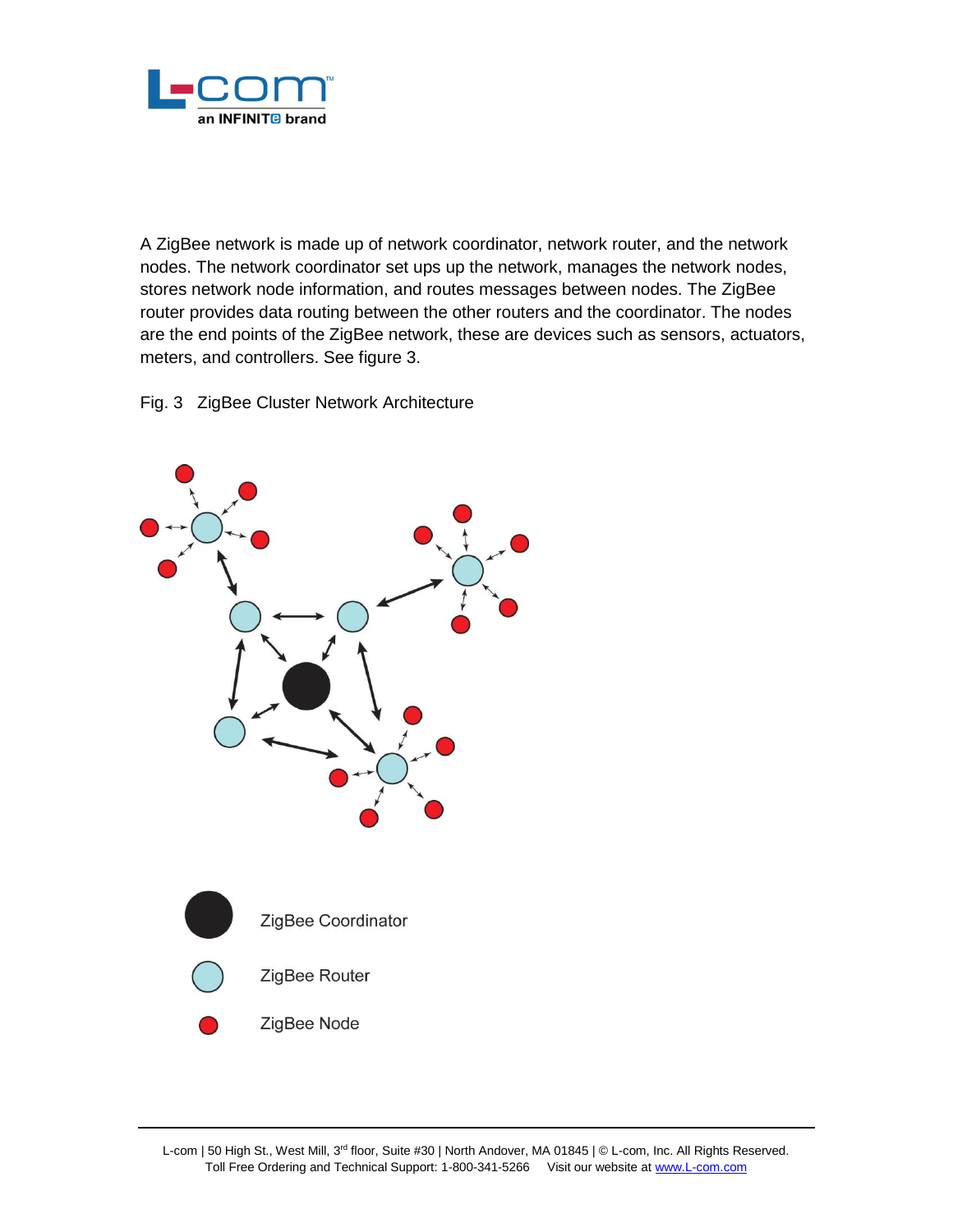

#### **WirelessHART**

Developed by the HART Communication Foundation, WirelessHART is an open standard wireless networking technology. Like ZigBee, WirelessHART is a selforganizing, self-healing mesh network that offers high levels of redundancy and availability.

WirelessHART was initially developed for the process industry as an alternative or addon to existing wired HART technologies. Again, by using wireless technology the time and expense of designing, installing and maintaining a cable plant are avoided.

A WirelessHART network consists of WirelessHART field devices, at least one WirelessHART gateway, and a WirelessHART network manager. These components are connected into a wireless mesh network supporting bi-directional communication from HART host to field device and back.<sup>1</sup>

The network manager manages the network devices and the mesh architecture. There is one network manager per WirelessHART mesh network. As the network manager is an application it can reside on any device on the network such as a gateway. The network manager forms the redundant mesh, monitors the network, and allows new devices to join the network.

A gateway device can be used to connect the WirelessHART mesh network to a plant network (mostly wired networks), allowing data communications between the two.

The field device or end node is the actual sensor, meter, valve etc. that is wirelessly connected to the network and sends and receives data.

WirelessHART supports several different network topologies including mesh, star, and hybrid (mesh/star) see figure 4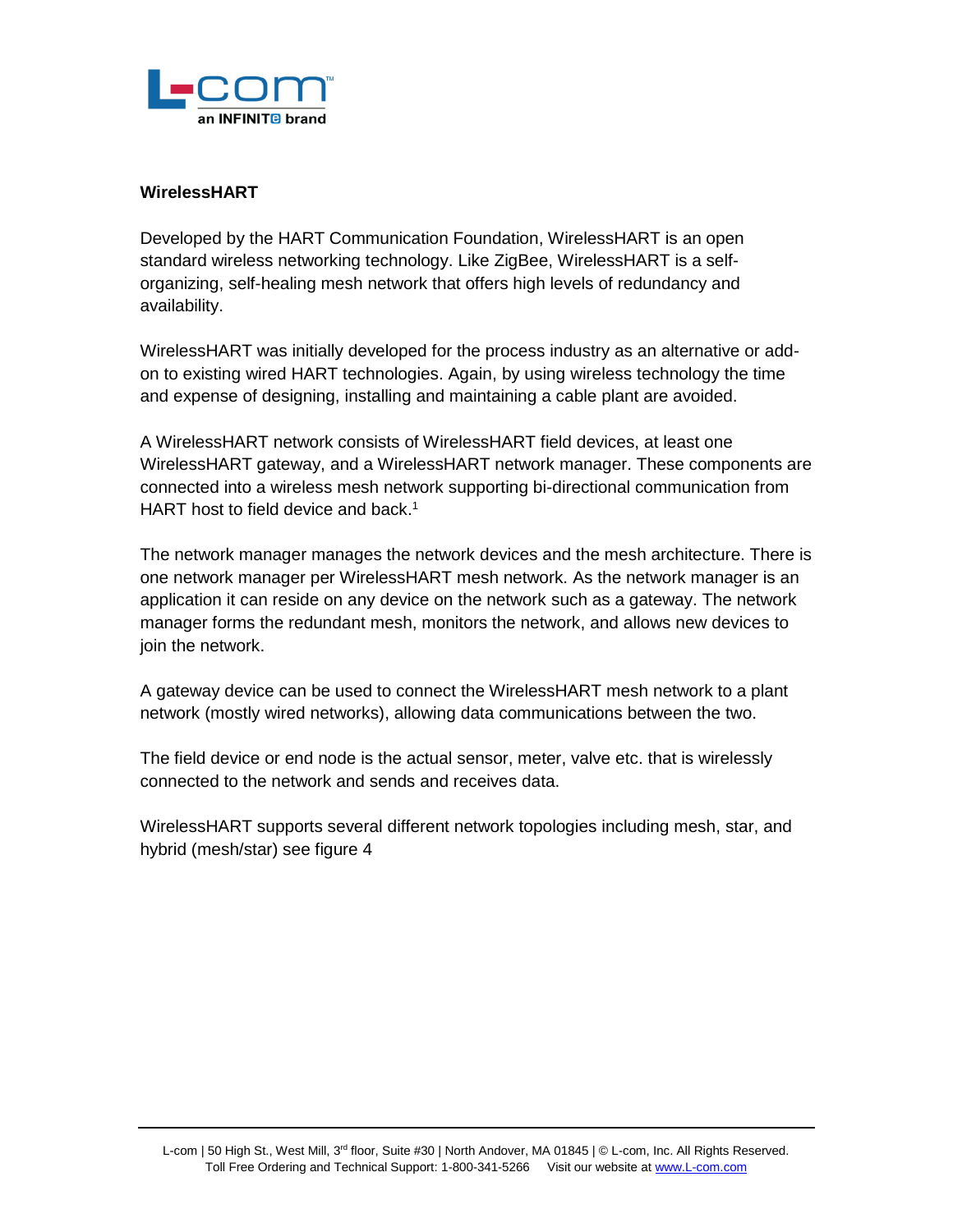



Currently WirelessHART products operate in the 2.4 GHz ISM frequency band and like ZigBee is based on the IEEE 802.15.4 WPAN standard.

## **SP100.11a**

The International Society of Automation (ISA) a non-profit organization dedicated to helping automation professional solve difficult technical problems developed SP100.11a to support multiple protocols (HART, Modbus, Foundation Fieldbus, ProfiBus) via a single wireless network and to be used for both process and industrial automation/factory applications.

SP100.11a is based on 802-15.4 WPAN technology and utilizes the same self healing, self organizing mesh architecture as Zig Bee and WirelessHART. Additionally, like ZigBee, SP100.11a devices will offer low power consumption and scalability to address network growth requirements. The difference between SP100.11a and ZigBee and WirelessHART is that SP100.11a works with many different protocols. This functionality allows SP100.11a to be implemented into existing networks that use disparate protocols to communicate.

SP100.11a was developed to address both process and factory automation networks where the networking of simple data acquisition applications such as monitoring, logging and alerting as well as more complex process control applications are addressed.

L-com | 50 High St., West Mill, 3<sup>rd</sup> floor, Suite #30 | North Andover, MA 01845 | © L-com, Inc. All Rights Reserved. Toll Free Ordering and Technical Support: 1-800-341-5266 Visit our website at [www.L-com.com](http://www.l-com.com/)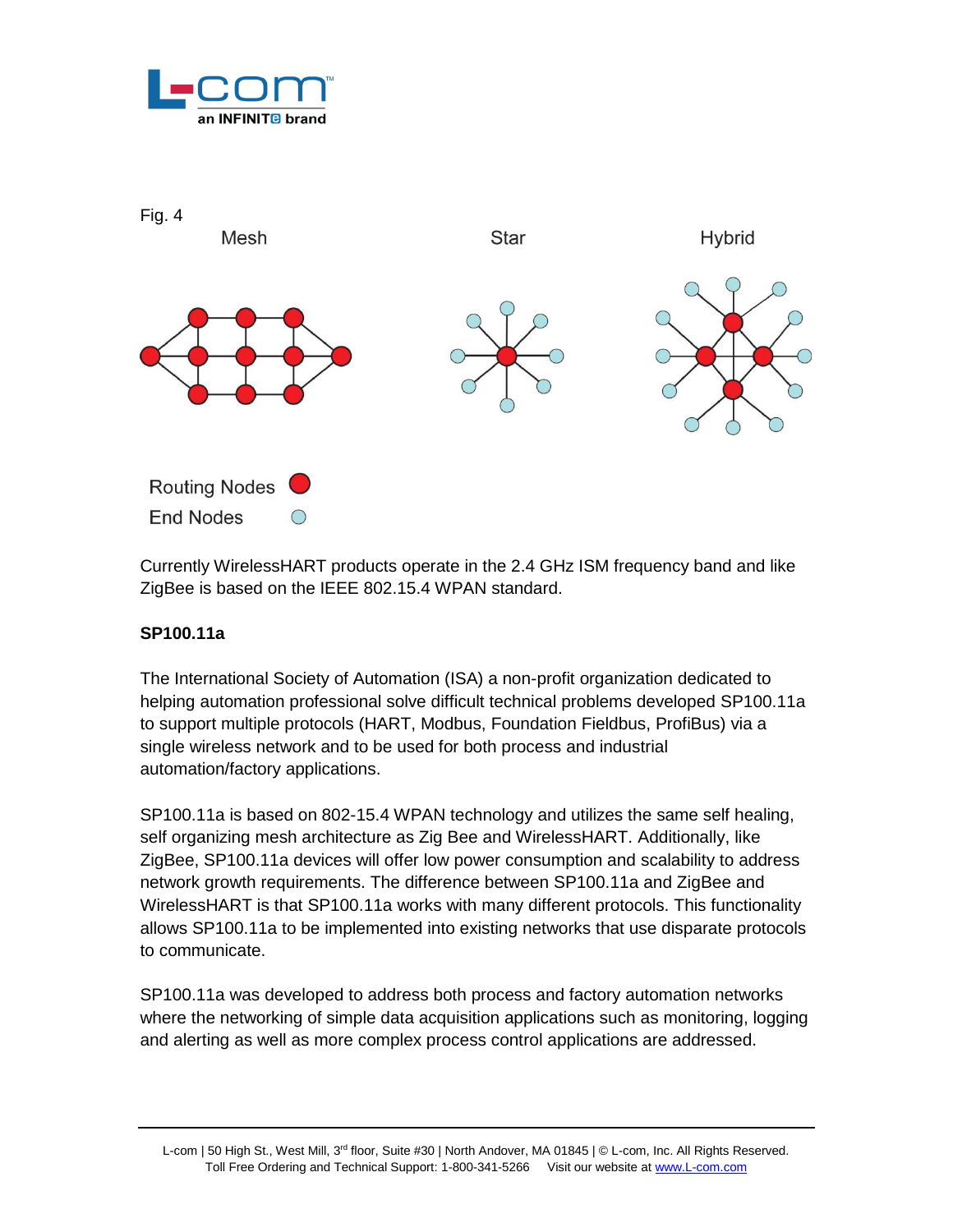

The current implementation of SP100-11a uses 2.4 GHz 802.15.4-2006 radios and a single application layer for native and tunneling of other protocols. SP100.11a was ratified in June of 2009.



## **Conclusion**

Deploying a wireless mesh network for process and automation networks can save time and money as there is no need to hardwire devices together. New developments offer redundancy, security and scalability which are crucial to process and factory automation networks. Choosing the right technology/architecture depends on your specific application and environment. The different mesh architectures covered in this paper all have similarities which make them excellent candidates for use in industrial networks, redundancy, self healing capabilities, scalability, low power consumption and high MTBF.

References:

1 http://www.hartcomm2.org/hart\_protocol/wireless\_hart/frames/architecture.html